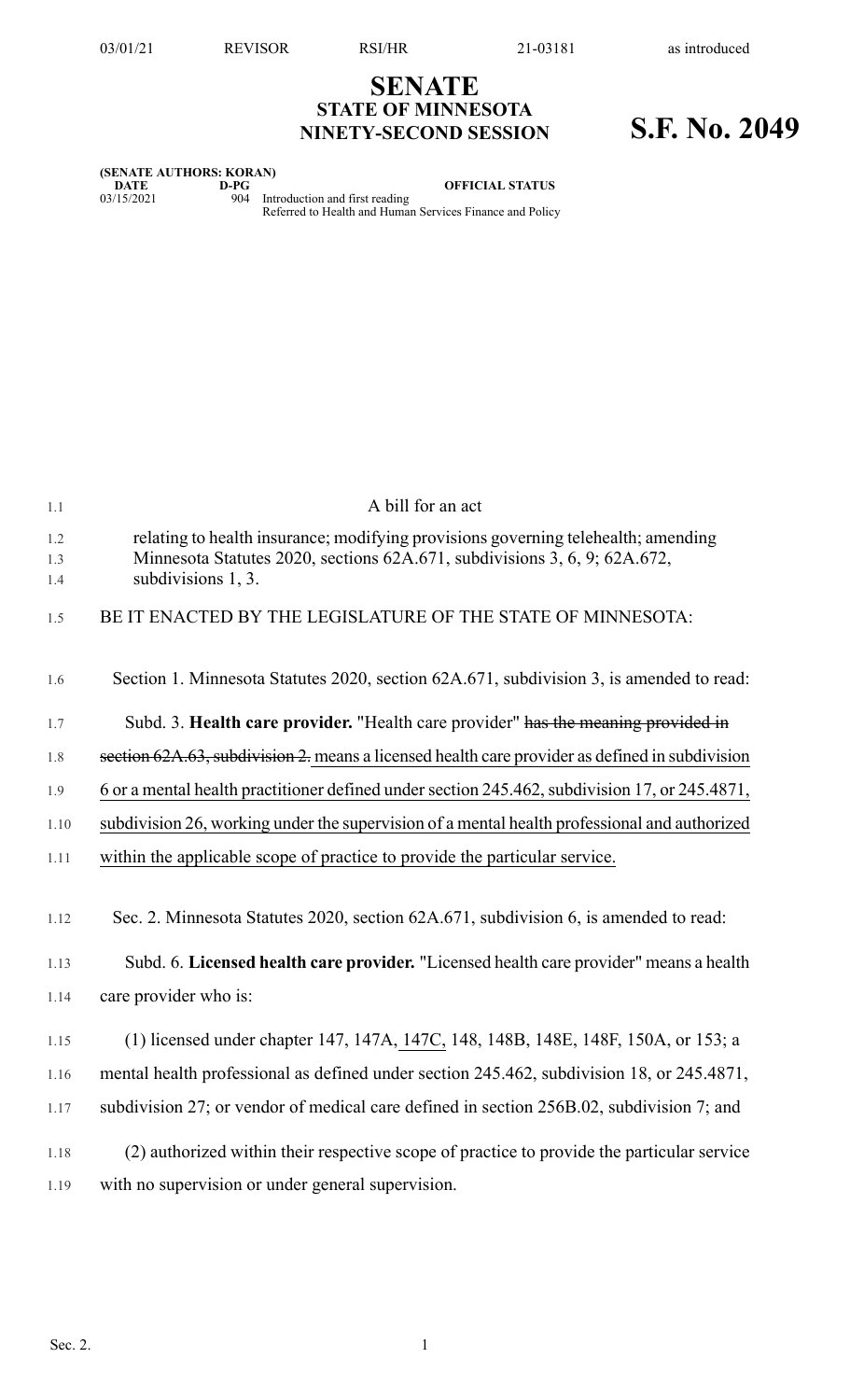2.1 Sec. 3. Minnesota Statutes 2020, section 62A.671, subdivision 9, is amended to read:

2.2 Subd. 9. **Telemedicine.** "Telemedicine" means the delivery of health care services or 2.3 consultations while the patient is at an originating site and the licensed health care provider 2.4 is at a distant site. A communication between licensed health care providers that consists 2.5 solely of a telephone conversation, e-mail, or facsimile transmission does not constitute 2.6 telemedicine consultations or services. A communication between a licensed health care 2.7 provider and a patient that consists solely of an e-mail or facsimile transmission does not 2.8 constitute telemedicine consultations or services. Telemedicine may be provided by means 2.9 of real-time two-way, interactive audio and visual communications, including the application 2.10 of secure video conferencing or store-and-forward technology to provide or support health 2.11 care delivery, which or a scheduled telephone conversation, to facilitate the assessment, 2.12 diagnosis, consultation, treatment, education, and care management of a patient's health 2.13 care.

2.14 Sec. 4. Minnesota Statutes 2020, section 62A.672, subdivision 1, is amended to read:

2.15 Subdivision 1. **Coverage of telemedicine.** (a) A health plan sold, issued, or renewed by 2.16 a health carrier for which coverage of benefits begins on or after January 1, 2017, shall 2.17 include coverage for telemedicine benefits in the same manner as any other benefits covered 2.18 under the policy, plan, or contract, and shall comply with the regulations of this section.

2.19 (b) Nothing in this section shall be construed to:

2.20 (1) require a health carrier to provide coverage for services that are not medically 2.21 necessary;

2.22 (2) prohibit a health carrier from (i) establishing criteria that a health care provider must 2.23 meet to demonstrate the safety or efficacy of delivering a particular service via telemedicine 2.24 for which the health carrier does not already reimburse other health care providers for 2.25 delivering via telemedicine or via a specific mode of communication used for a telemedicine 2.26 service, so long as the criteria are not unduly burdensome or unreasonable for the particular 2.27 service, or (ii) using reasonable medical management techniques; or

2.28 (3) prevent a health carrier from requiring a health care provider to agree to certain 2.29 documentation or billing practices designed to protect the health carrier or patients from 2.30 fraudulent claims so long as the practices are not unduly burdensome or unreasonable for 2.31 the particular service.